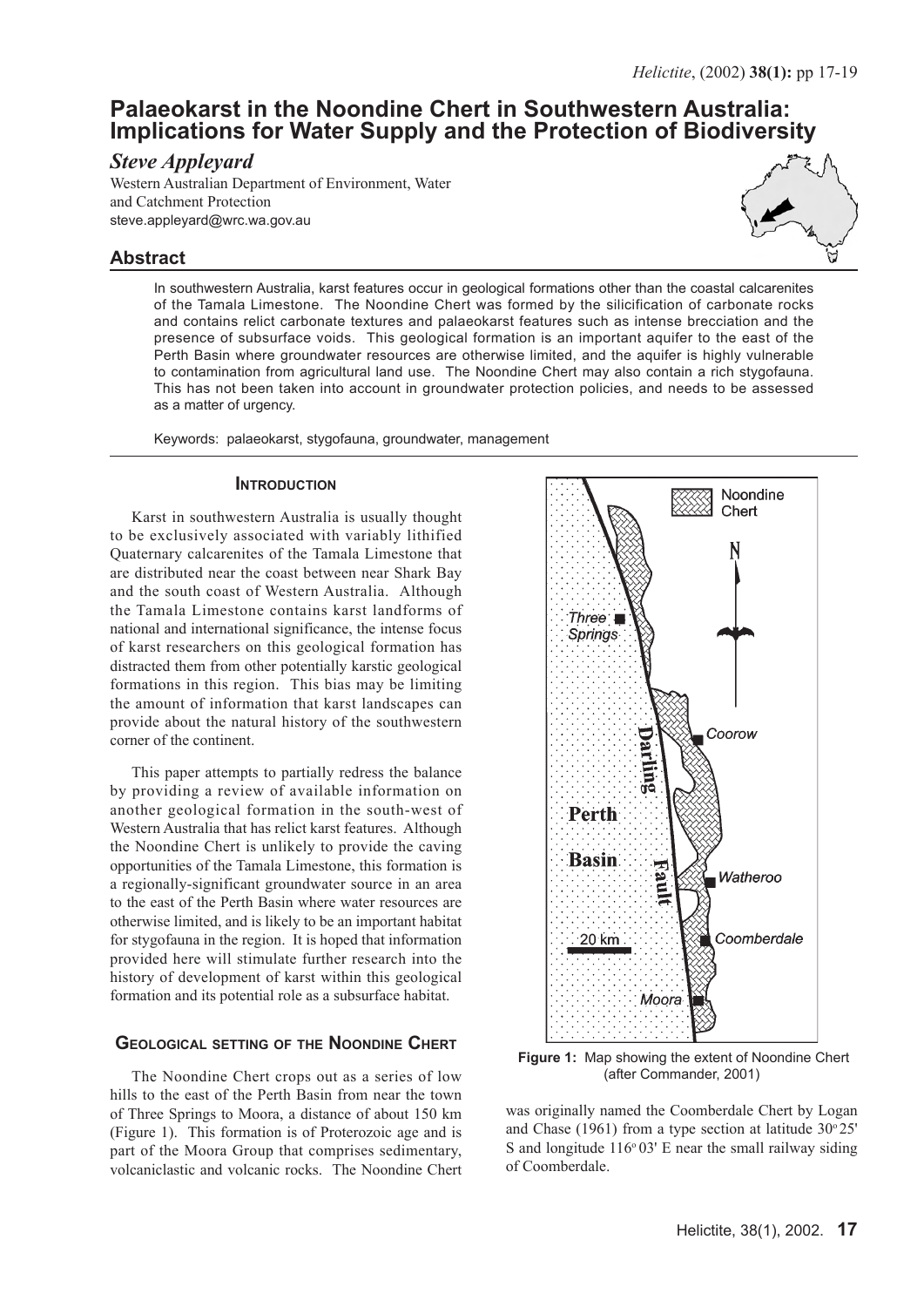#### **Palaeokarst in the Noondine Chert**

It consists of a 700 metre thick sequence of chert, quartzite, chert breccia and partly silicified (commonly dolomitic) limestone and dolostone. The rocks have been relatively unaffected by metamorphism or structural deformation (GSWA, 1990), so most of the original sedimentary textures are well preserved. The chert that makes up the major part of the formation is believed to be the end-product of silicification of carbonate rocks (Playford et al., 1976), and relict dolomite rhombs, oolitic textures, and other features of the carbonate rock are commonly observed in the chert. The formation also contains stromatolites and a "fossilum problematicum" that was identified by Öpik and Tomlinson (1955) as a tabulate coral, possibly belong to the Ordovician genus *Tetradium*. Playford et al. (1976) considered that the supposed fossil was of inorganic origin as the age was inconsistent with the known Proterozoic age of the Noondine chert.

Another possible explanation is that the tubular, hexagonal structures were correctly identified as fossils and were laid down within the limestone during a period of karstification in the Palaeozoic. There may have been several periods of karstification in the Noondine Chert, and extensive karst development probably continued until much of the carbonate rock mass was replaced by silica. The age of the silicification event and the source of the silica is unknown, but could be due to hydrothermal activity associated with the Darling Fault, the structure that forms the eastern boundary of the Perth Basin. The Darling Fault was most active during the Mesozoic during the break-up of Gondwanaland.

Playford et al. (1976) suggested that the Noondine Chert was deposited as a shallow marine limestone and that algal stromatolites grew prolifically in certain areas. They considered that much of the brecciation was due to the slumping of weakly cemented limestone, although much of the brecciation could also be due to later karst development. Playford et al. (1976) considered that the limestone was partially dolomitised, either soon after deposition, or early in its diagenetic history. The Noondine Chert was intruded by a number of dolerite dykes some time during the late Proterozoic, and the metasomatic alteration of dolomite near some of the intrusions created talc deposits such as the Three Springs deposit.

Another area of extensive palaeokarst occurs further north in the East Pilbara area as the Pinjian Chert Breccia that has developed on the Proterozoic Carawine Dolomite (e.g. Williams, 1989). That area also has scattered younger caves and dolines (Webb, 1994). A summary of that area is given by K. Grimes on page 20 of this issue of *Helictite*.

#### **DEVELOPMENT OF SUBSURFACE VOIDS**

A few small caves and dolines have been listed for this area (the Moora Karst Area) in the Australian Karst Index (Matthews, 1985). Bastian (1962) described and provided a map of the largest cave (6M-1) near Coorow which has 550 m of joint- and strike-oriented maze passage and a bat colony. Bridge (1962) reported copper phosphate minerals from another cave (6M-6), near Watheroo.

There is ample evidence from drilling for water supply that the Noondine Chert is extensively fractured and contains substantial subsurface voids, although there is no information about the size of these voids. Commander (2001) indicated that the chert is cavernous and is capable of high bore yields, with yields of up to 1000 m3 day-1 being recorded from individual production bores (Berliat 1964; Playford et al., 1976). The origin of the voids is unknown, but could be due to the dissolution of residual carbonate minerals within the chert matrix.

Monitoring carried out in the Coomberdale water supply borefield has indicated that a large amount of groundwater flow also occurs in zones of highly brecciated chert (Water Authority, 1998). This monitoring has also indicated that there is a strong hydraulic connection between rubbly outcrops of Noondine Chert on high ground and shallow, high-yielding bores downslope, suggesting that fractures and voids in this formation are well inter-connected.

## **IMPLICATIONS FOR THE PROTECTION OF GROUNDWATER**

The highly cavernous and fractured nature of the Noondine Chert make this aquifer particularly vulnerable to contamination from agricultural land use in the region. A number of towns either partially or totally rely on groundwater pumped from the Noondine Chert for water supply, including Moora, Coomberdale and Watheroo, and as a consequence protection plans have been developed (see eg. Water and Rivers Commission, 1999a; 1999b) to ensure that groundwater contamination does not affect these water supplies.

Of more concern is the fact that groundwater protection planning has not taken into consideration the possible impact of groundwater contamination and pumping on stygofauna that may live in the Noondine Chert aquifer. Western Australia has a rich natural heritage of animals that have adapted to living within groundwater flow systems (Humphreys, 2002) and they are an important part of the State's biodiversity that is unseen and unrecognised by the general community. The size and diversity of stygofauna is greatest in aquifers with large void spaces, and the Noondine Chert may be an aquifer with a particularly rich subterranean fauna. This needs to be assessed as a matter